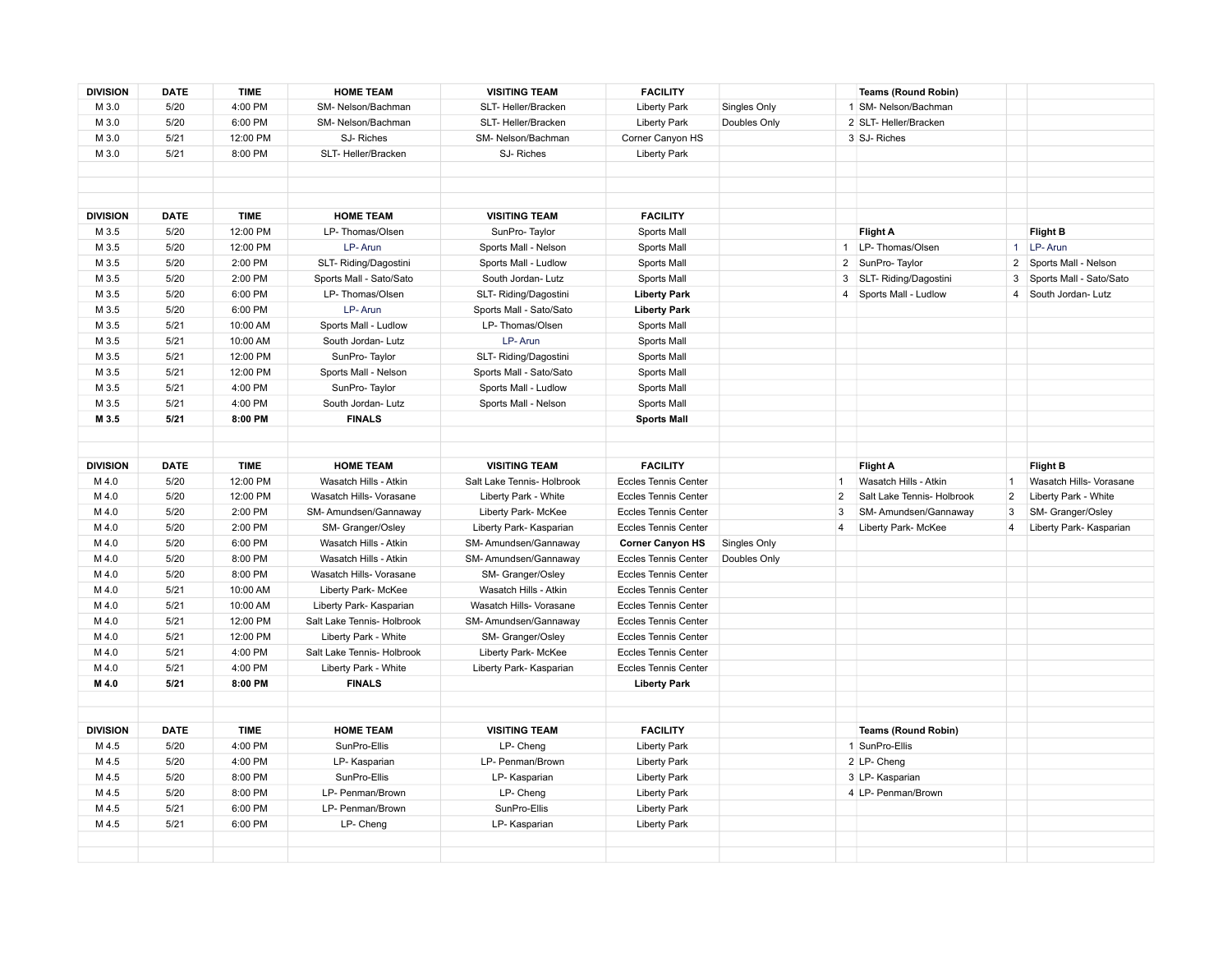| <b>DIVISION</b> | <b>DATE</b>  | <b>TIME</b>         | <b>HOME TEAM</b>                   | <b>VISITING TEAM</b>                     | <b>FACILITY</b>                         |                | <b>Teams (Round Robin)</b>        |                |                            |
|-----------------|--------------|---------------------|------------------------------------|------------------------------------------|-----------------------------------------|----------------|-----------------------------------|----------------|----------------------------|
| W 2.5           | 5/20         | 8:00 AM             | SM - Holli Allred                  | Riverside- Peterson/Chamberlain          | Corner Canyon HS                        |                | 1 SM - Holli Allred               |                |                            |
| W 2.5           | 5/20         | 10:00 AM            | SM-Moreton                         | SLT - Wright                             | Corner Canyon HS                        |                | 2 Riverside- Peterson/Chamberlain |                |                            |
| W 2.5           | 5/20         | 12:00 PM            | SLT - Wright                       | SM - Holli Allred                        | Corner Canyon HS                        |                | 3 SM-Moreton                      |                |                            |
| W 2.5           | 5/21         | 8:00 AM             | SM-Moreton                         | SM - Holli Allred                        | Corner Canyon HS                        |                | 4 SLT - Wright                    |                |                            |
| W 2.5           | 5/21         | 10:00 AM            | Riverside- Peterson/Chamberlain    | SLT - Wright                             | Corner Canyon HS                        |                |                                   |                |                            |
| W 2.5           | 5/21         | 12:00 PM            | Riverside- Peterson/Chamberlain    | SM-Moreton                               | Corner Canyon HS                        |                |                                   |                |                            |
|                 |              |                     |                                    |                                          |                                         |                |                                   |                |                            |
| <b>DIVISION</b> | <b>DATE</b>  | <b>TIME</b>         | <b>HOME TEAM</b>                   | <b>VISITING TEAM</b>                     | <b>FACILITY</b>                         |                | Flight A                          |                | <b>Flight B</b>            |
| W 3.0           | 5/20         | 8:00 AM             | Liberty Park- Bastian              | SunPro - Belliston/Anderson              | <b>Eccles Tennis Center</b>             | 1              | Liberty Park- Bastian             |                | Sports Mall - Rollins      |
| W 3.0           | 5/20         | 8:00 AM             | Sports Mall - Rollins              | South Jordan-Rose                        | <b>Eccles Tennis Center</b>             | 2              | SunPro - Belliston/Anderson       | $\overline{2}$ | South Jordan-Rose          |
| W 3.0           | 5/20         | 10:00 AM            | SM-Majors/Jensen                   | Sports Mall-Lyon/Mecham                  | <b>Eccles Tennis Center</b>             | 3              | SM-Majors/Jensen                  | 3              | Ivory Ridge- McCord/Wiley  |
| W 3.0           | 5/20         | 10:00 AM            | Ivory Ridge- McCord/Wiley          | Sports Mall - Hatch/Nelson               | <b>Eccles Tennis Center</b>             | 4              | Sports Mall-Lyon/Mecham           | $\overline{4}$ | Sports Mall - Hatch/Nelson |
| W 3.0           | 5/20         | 4:00 PM             | Liberty Park- Bastian              | SM-Majors/Jensen                         | <b>Eccles Tennis Center</b>             |                |                                   |                |                            |
| W 3.0           | 5/20         | 4:00 PM             | Sports Mall - Rollins              | Ivory Ridge- McCord/Wiley                | <b>Eccles Tennis Center</b>             |                |                                   |                |                            |
| W 3.0           | 5/20         | 6:00 PM             | Sports Mall-Lyon/Mecham            | SunPro - Belliston/Anderson              | <b>Eccles Tennis Center</b>             |                |                                   |                |                            |
| W 3.0           | 5/20         | 6:00 PM             | Sports Mall - Hatch/Nelson         | South Jordan-Rose                        | <b>Eccles Tennis Center</b>             |                |                                   |                |                            |
| W 3.0           | 5/21         | 8:00 AM             | Sports Mall-Lyon/Mecham            | Liberty Park- Bastian                    | <b>Eccles Tennis Center</b>             |                |                                   |                |                            |
| W 3.0           | 5/21         | 8:00 AM             | Sports Mall - Hatch/Nelson         | Sports Mall - Rollins                    | <b>Eccles Tennis Center</b>             |                |                                   |                |                            |
| W 3.0           | 5/21         | 2:00 PM             | SunPro - Belliston/Anderson        | SM-Majors/Jensen                         | <b>Eccles Tennis Center</b>             |                |                                   |                |                            |
| W 3.0           | 5/21         | 2:00 PM             | South Jordan-Rose                  | Ivory Ridge- McCord/Wiley                | <b>Eccles Tennis Center</b>             |                |                                   |                |                            |
| W 3.0           | 5/21         | 6:00 PM             | <b>FINALS</b>                      |                                          | <b>Sports Mall</b>                      |                |                                   |                |                            |
|                 |              |                     |                                    |                                          |                                         |                |                                   |                |                            |
|                 |              |                     |                                    |                                          |                                         |                |                                   |                |                            |
|                 |              |                     |                                    |                                          |                                         |                |                                   |                |                            |
|                 |              |                     |                                    |                                          |                                         |                |                                   |                |                            |
| <b>DIVISION</b> | <b>DATE</b>  | <b>TIME</b>         | <b>HOME TEAM</b>                   | <b>VISITING TEAM</b>                     | <b>FACILITY</b>                         |                | Flight A                          |                | <b>Flight B</b>            |
| W 3.5           | 5/20         | 8:00 AM             | Ivory Ridge- Allen/Madsen          | SunPro- Burns/Fowkes                     | Sports Mall                             | 1              | Ivory Ridge- Allen/Madsen         | $\overline{1}$ | SM-Henderson/Walljasper    |
| W 3.5           | 5/20         | 8:00 AM             | Red Ledges- Clark/Christensen      | PC MARC - Leigh/Epstein                  | Sports Mall                             | $\overline{2}$ | SunPro- Burns/Fowkes              | $\overline{2}$ | Rise AC- Mower/Longson     |
| W 3.5           | 5/20         | 10:00 AM            | SM-Henderson/Walljasper            | Rise AC- Mower/Longson                   | Sports Mall                             | 3              | Red Ledges- Clark/Christensen     | 3              | Ogden-Love/Miller          |
| W 3.5           | 5/20         | 10:00 AM            | Ogden-Love/Miller                  | LP- Swensen/Sampson                      | Sports Mall                             | 4              | PC MARC - Leigh/Epstein           | 4              | LP- Swensen/Sampson        |
| W 3.5           | 5/20         | 4:00 PM             | Red Ledges- Clark/Christensen      | Ivory Ridge- Allen/Madsen                | Sports Mall                             |                |                                   |                |                            |
| W 3.5           | 5/20         | 4:00 PM             | Ogden-Love/Miller                  | SM-Henderson/Walljasper                  | Sports Mall                             |                |                                   |                |                            |
| W 3.5           | 5/20         | 6:00 PM             | PC MARC - Leigh/Epstein            | SunPro- Burns/Fowkes                     | Sports Mall                             |                |                                   |                |                            |
| W 3.5           | 5/20         | 6:00 PM             | LP- Swensen/Sampson                | Rise AC- Mower/Longson                   | Sports Mall                             |                |                                   |                |                            |
| W 3.5           | 5/21         | 8:00 AM             | PC MARC - Leigh/Epstein            | Ivory Ridge-Allen/Madsen                 | Sports Mall                             |                |                                   |                |                            |
| W 3.5           | 5/21         | 8:00 AM             | SM-Henderson/Walljasper            | LP- Swensen/Sampson                      | Sports Mall                             |                |                                   |                |                            |
| W 3.5           | 5/21         | 2:00 PM             | SunPro- Burns/Fowkes               | Red Ledges- Clark/Christensen            | Sports Mall                             |                |                                   |                |                            |
| W 3.5           | 5/21         | 2:00 PM             | Rise AC- Mower/Longson             | Ogden-Love/Miller                        | Sports Mall                             |                |                                   |                |                            |
| W 3.5           | 5/21         | 6:00 PM             | <b>FINALS</b>                      |                                          | Sports Mall                             |                |                                   |                |                            |
|                 |              |                     |                                    |                                          |                                         |                |                                   |                |                            |
|                 |              |                     |                                    |                                          |                                         |                |                                   |                |                            |
| <b>DIVISION</b> | <b>DATE</b>  | <b>TIME</b>         | <b>HOME TEAM</b>                   | <b>VISITING TEAM</b>                     | <b>FACILITY</b>                         |                | <b>Teams (Round Robin)</b>        |                |                            |
| W 4.0           | 5/20         | 8:00 AM             | SunPro- Harlan/Mortensen           | IR-Willardson                            | Corner Canyon HS                        |                | 1 SunPro- Harlan/Mortensen        |                |                            |
| W 4.0           | 5/20         | 10:00 AM            | SunPro-Blackhurst/Mayberry         | SM-Warner                                | Corner Canyon HS                        |                | 2 IR-Willardson                   |                |                            |
| W 4.0           | 5/20         | 12:00 PM            | IR-Willardson                      | LP- Young/Swensen                        | Corner Canyon HS                        |                | 3 LP- Young/Swensen               |                |                            |
| W 4.0           | 5/20         | 2:00 PM             | SunPro-Blackhurst/Mayberry         | SunPro- Harlan/Mortensen                 | Corner Canyon HS                        |                | 4 SunPro- Blackhurst/Mayberry     |                |                            |
| W 4.0           | 5/20         | 4:00 PM             | SM-Warner                          | LP- Young/Swensen                        | Corner Canyon HS                        |                | 5 SM-Warner                       |                |                            |
| W 4.0           | 5/21         | 8:00 AM             | LP- Young/Swensen                  | SunPro-Harlan/Mortensen                  | Corner Canyon HS                        |                |                                   |                |                            |
| W 4.0<br>W 4.0  | 5/21<br>5/21 | 10:00 AM<br>4:00 PM | IR-Willardson<br>LP- Young/Swensen | SM-Warner<br>SunPro- Blackhurst/Mayberry | Corner Canyon HS<br><b>Liberty Park</b> |                |                                   |                |                            |